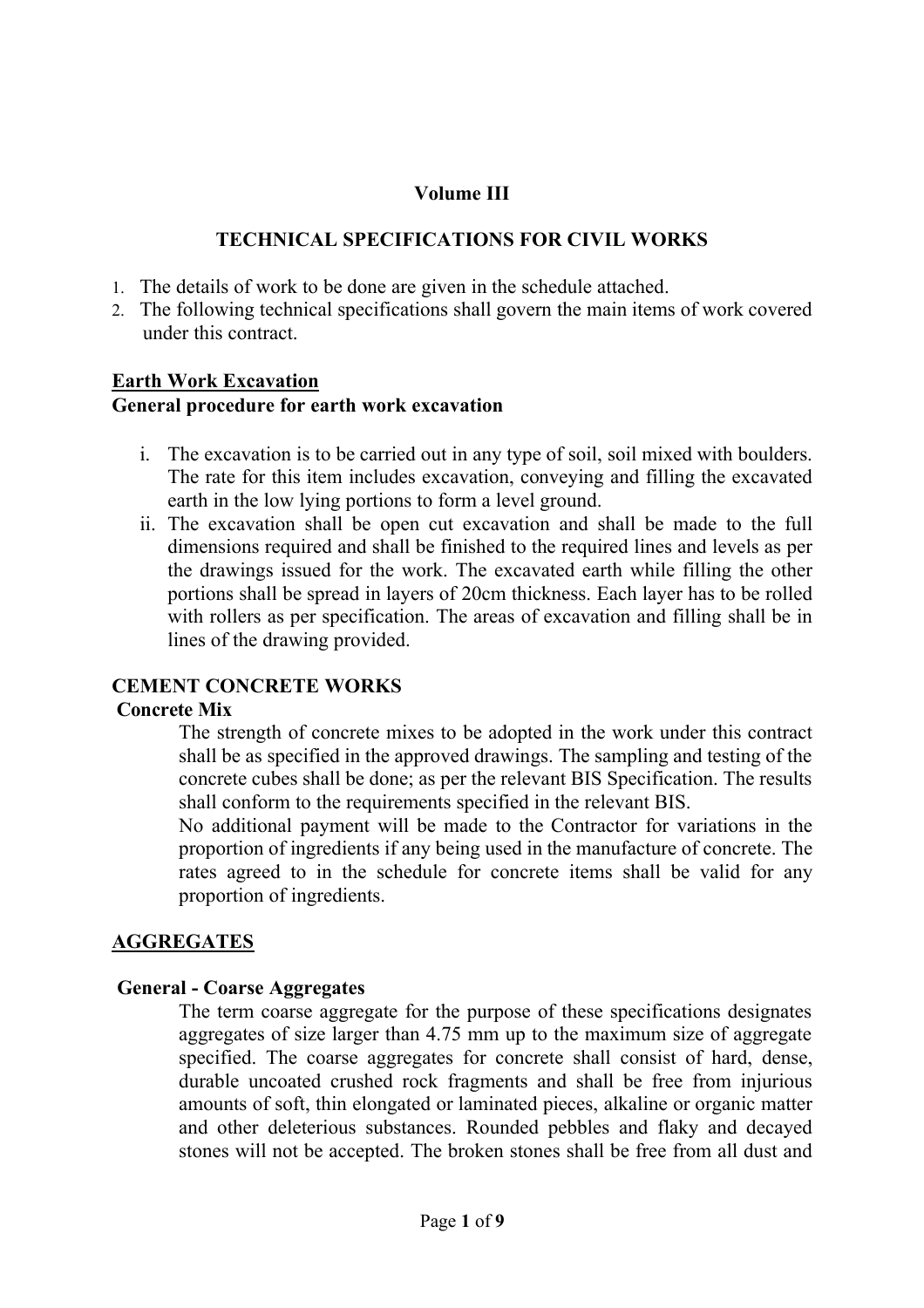washed to ensure that all faces of the broken stones are perfectly clean. Aggregates shall comply with the requirements as per IS 383-1970.

### **Fine aggregate (Natural sand or Manufactured sand)**

The use of river sand or manufactured sand is permitted. In case of river sand, the source from which it is obtained shall be subject to the approval of the Engineer in charge. The fine aggregate, whether it is river sand, crushed sand, or a mixture of both in proportions as approved by the Engineer in charge, shall comprise of all aggregate particles, as per the relevant specification in the BIS, having a maximum size up to 4.75mm. The manufactured sand shall be made out of approved stone. The agreed rate for concrete/mortar shall be inclusive of charges for washing the fine aggregate for removing the impurities. The fine aggregate, whether natural or manufactured, shall consist of hard, dense, durable and uncoated rock fragments.

The fine aggregate for concrete shall be graded within limits as specified in IS. 383 and the Fineness Modulus may range between 2.60 to 3.20. No extra will be paid for the grading as required above or for variations thereon.

#### **Water**

Water for mixing concrete shall be clean and free from injurious oils, acids, alkalies, organic matter, salts or other impurities and to be arranged by the contractor at his own cost. The Contractor shall make his own arrangements for getting and pumping water required for earth filling and compacting, washing aggregates, mixing concrete, curing etc. and shall provide pumps, pipe lines etc. required for this purpose at his own cost. The nearby river water if found salty and unusable will not be permitted to use for works and contractor has to make his own arrangements for fetching fresh water.

### **FORMS FOR CONCRETE**

Forms to confine the concrete and shape it to the required lines shall be procured by the Contractor at his own cost and used wherever necessary.

The forms shall have sufficient strength and rigidity to hold the concrete and withstand the necessary pressure, ramming and vibration without any deflection from the prescribed lines. The surface of all forms in contact with the concrete shall be clean, rigid, tight and smooth. Suitable devices shall be used to hold corners, adjacent ends and edges of panels or other forms together in accurate alignment. The forms and their joints should be tight as otherwise there is danger of loss of mortar which may result in honeycomb. The forms shall be strong and braced sufficiently to stay in alignment especially when concrete is to be vibrated. The type of forms to be used for various works shall be subject to the approval of Engineer in charge and shall be conforming to latest IS specifications.

Forms to be used more than once shall be maintained in serviceable condition and shall be thoroughly clean and smooth before being reused. Where metal sheets are used for lining forms, the sheets shall be placed and maintained in such a condition that there will not be any lumps or wrinkles or any other imperfections.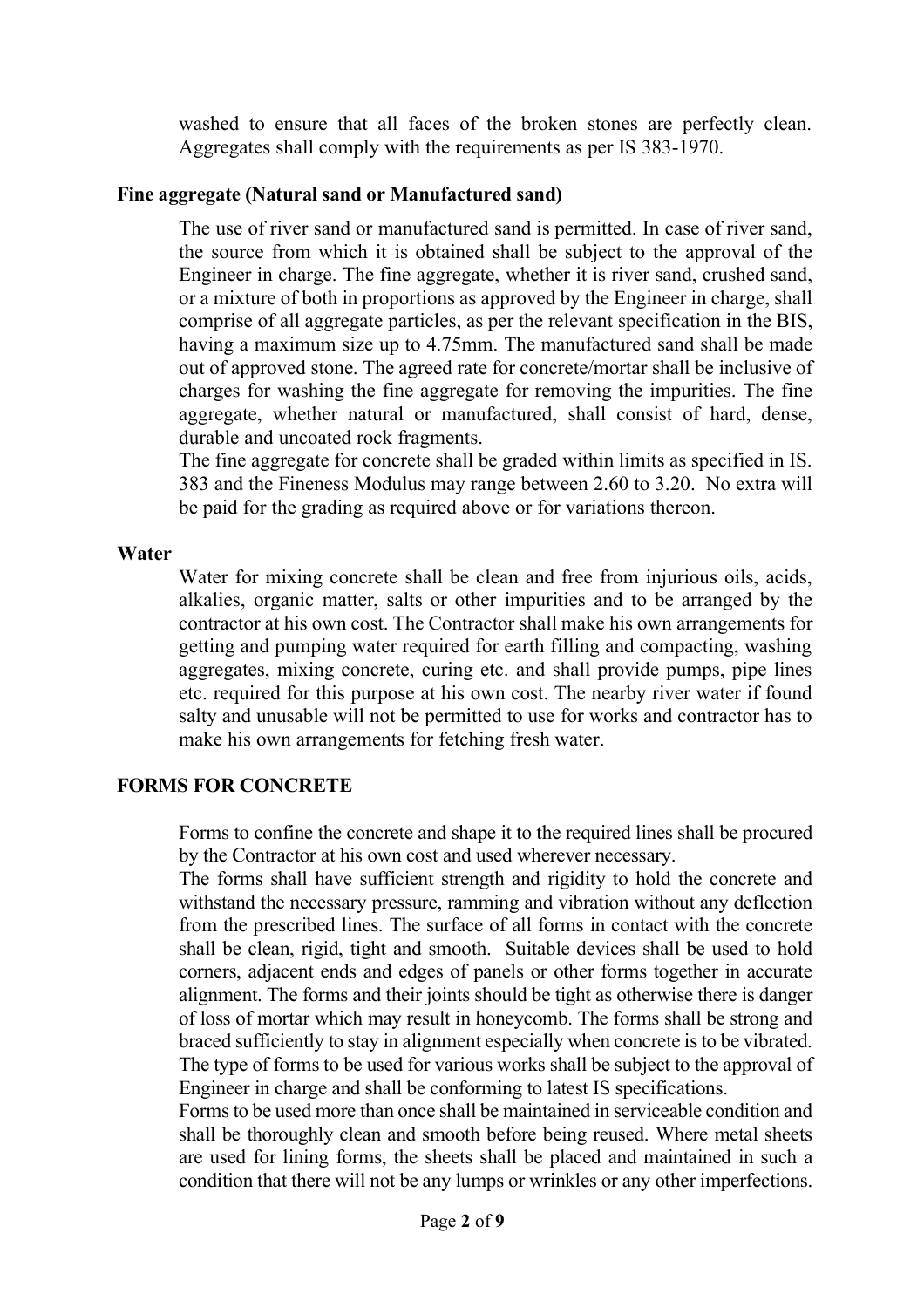Where plywood is used for forms, the joints between the sheets shall be smooth and perfect and no patching of the plywood is allowed under any condition. The forms shall be left in place until their removal is authorised by the Engineer in charge and shall then be removed with care so as to avoid injury to the concrete. Whatever may be the material of form work used for the work no special/extra claims will be granted to the contractor.

# **Vibration of concrete**

- i. Concrete shall be placed with the aid of mechanical vibrating equipment and supplemented by hand spading and tamping. In no case, vibrators shall be used to transport concrete inside the forms.
- ii. The duration of vibration shall be limited to that necessary to produce satisfactory consolidation without causing objectionable segregation in consolidating each layer of concrete. The vibrating head shall be allowed to penetrate and re-vibrate the concrete in the upper portion of the underlying layer.
- iii. Fresh layers of concrete shall not be placed until the layers previously placed have been worked thoroughly as specified. The disturbance of reinforcement embedded in concrete beginning to set or already set shall be avoided.
- iv. As far as possible, flexible shaft immersion type vibrators or needle vibrators of vibration frequency approved by the Engineer in charge, shall be used for vibration of concrete.

### **Finishing**

Finishing of formed and unformed surfaces shall be performed only by skilled workmen. All exposed concrete surfaces shall be cleaned of all encrustations of cement mortar or grout and unsighted stains shall be removed.

### **Plastering**

- i. Plastering is calculated in *sqm*.
- ii. Deductions for openings are made as per standards followed in Kerala Cricket Association.
- iii. The thickness shall be as specified in the schedule.
- iv. The materials for mortar shall be first dry mixed by measuring with boxes to have the required proportion (as specified) and then water added slowly and gradually and mixed thoroughly. Surface to be plastered should be cleaned and watered prior to application of plaster. Mortar shall be dashed and pressed to the surface and then brought to a smooth and uniform surface by means of float and trowel.
- v. Plastering should be started from top of the structure.
- vi. The plastered surface shall be kept wet for 10 days. The surface should be protected from rain, sun, frost, etc.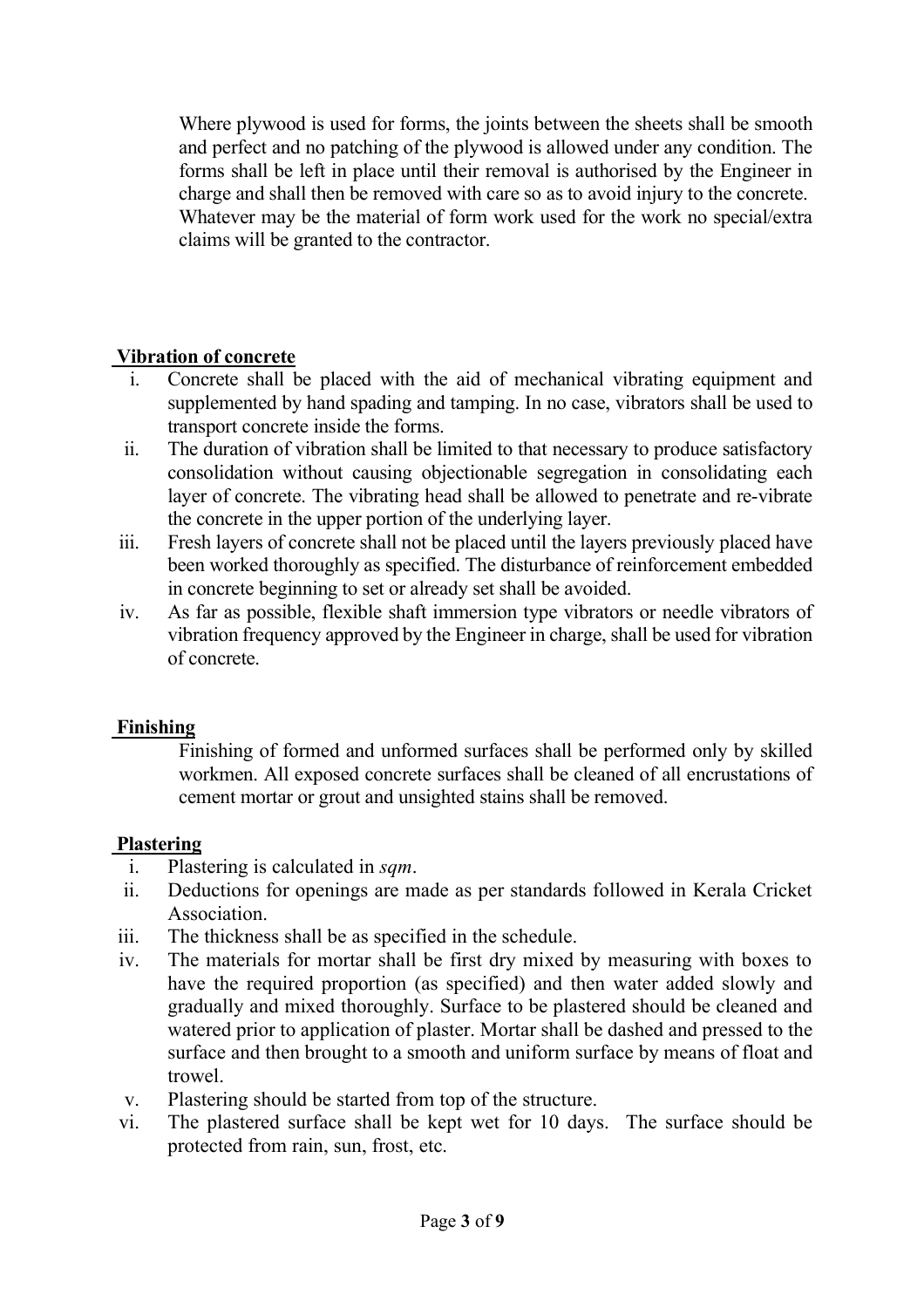- vii. The work shall be tested frequently with a straight edge and plumb bob. At the end of the day the plaster shall be, cut, clean to line. When the next days' plastering is started the edge of the old work shall be scraped cleaned and wetted with cement slurry. At the end of the day the plastering shall be closed on the body of wall and not nearer than 15 cms to any corner.
- viii. Curing shall be started as soon as the plaster has hardened sufficiently not to damage when watered. Any defective plaster shall be cut out in rectangular shape and replaced.

# **Curing and Protection**

- i. All concrete shall be suitably protected from injury until final acceptance giving particular care to all permanently exposed corners and edges.
- ii. The exposed finished surfaces of concrete shall be protected from the direct rays of the sun for at least 72 hours after placement.
- iii. Water curing shall be used on all concrete and shall be applied by spraying, pending or by covering with damp cloth or burlap maintained in a moist condition. Forms shall be kept sprinkled with water until removal.
- iv. Early drying shall be prevented, as the concrete will not reach its potential quality. Concrete shall be kept moist at least for 21 days. The unformed top surfaces of formed concrete such as tops of walls and beams etc. shall be moistened by wet burlap or other effective means as soon as the concrete is hardened sufficiently to prevent damage. These surfaces and steeply sloping or vertical formed surfaces shall be kept completely and continuously moist prior to and during form removal by applying water to the top surfaces and allowing it to run down between the forms and the concrete. The water used for curing shall be free from excessive amount of silt, colouring matter or impurities, which may stain the finished works. No fire or excessive heat shall be permitted near or in direct contact to the concrete at any time.
- v. The construction joint shall be cured in the same manner as other concrete and shall also be kept moist for at least 72 hours prior to placing additional concrete upon joints. If damp sand or wet quilts or mats are used for curing it shall be removed completely later. It is the responsibility of the contractor to cure the concrete for the days specified by the Engineer in Charge continuously with no extra cost. Failure as a result of not complying with this shall have to be rectified by the contractor at his own expense.

# **Specifications for Other Construction Materials**

Paints: All primers, paints etc. shall be from approved manufactures and shall conform to the latest Indian Standards for various paints. Ready mixed paints as received from the manufacturer, without any admixture, shall be used, except for addition of thinner, if recommended by the manufacturer. All paints shall have the prior approval of the Engineer before use on the work.

# **Cement Mortar**

i. Cement mortar shall be of proportion specified for each type of work in the Schedule. It shall be composed of Portland cement and sand. The ingredients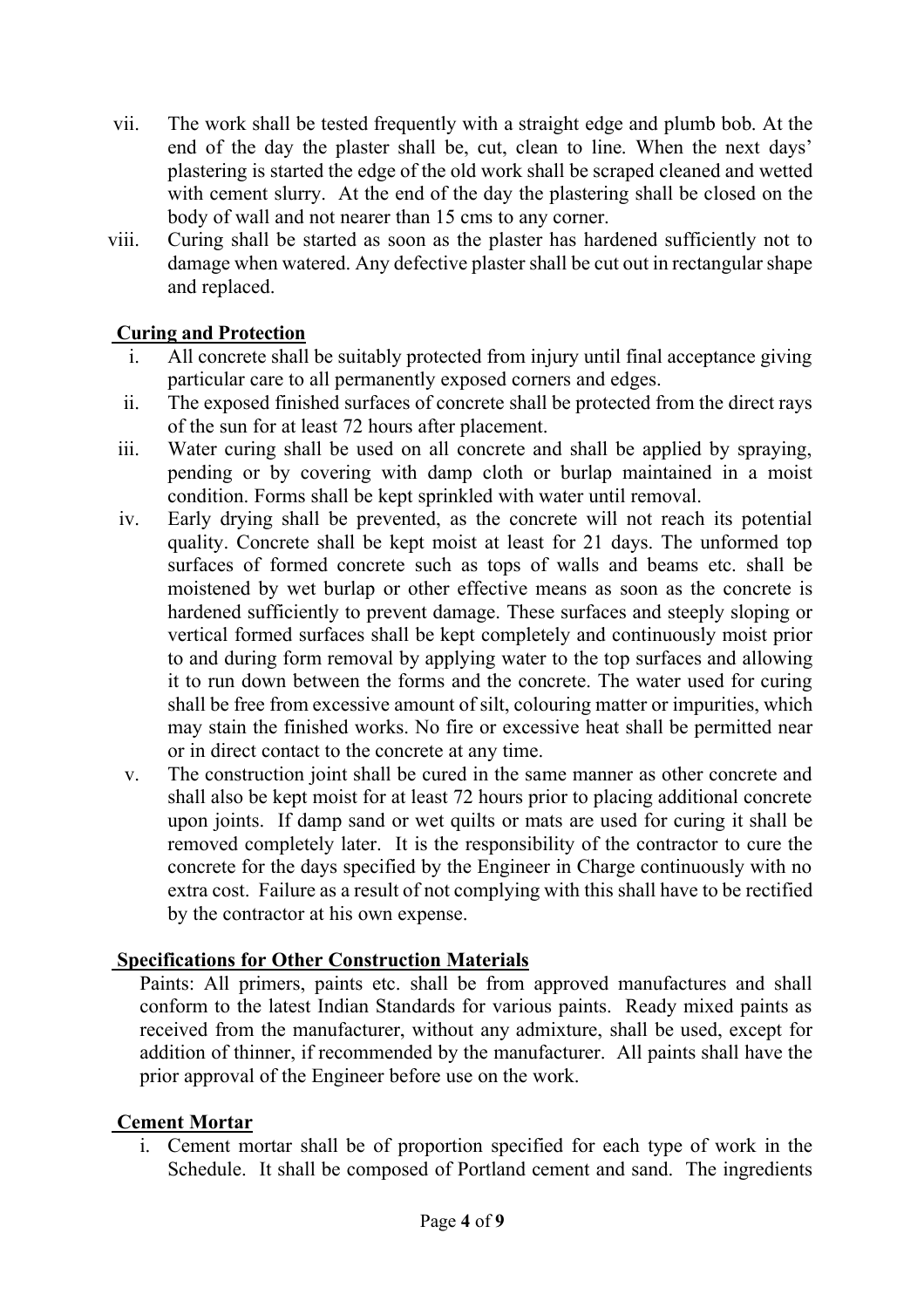shall be accurately gauged by measure and shall be well and evenly mixed together in a mechanical pan mixer care being taken not to add more water than is required.

- ii. No mortar that has begun to set shall be used. River sand / M sand shall be used. If hand mixing is allowed, then it shall be done on water proof platform. The gauged materials shall be put on the platform and mixed dry. Water will then be added and the whole is mixed again until it is homogenous and of uniform colour.
- iii. Not more than one bag of cement shall be mixed at one time and it shall be consumed within half an hour of its mixing.

# **List of Materials of approved Brand and/or Manufacturer**

- 1. **Cement :** The contractor shall procure 53 grade (confirming to IS specifications) ordinary Portland cement as required in the work, from Malabar cement or reputed manufacturers of cement having a production capacity of one million tones or more per annum (*such as ACC, Ultratech, Birla Jute and Cement Corporation of India, Zuari, Chettinadu etc.),* as approved by the Ministry of Industry, Government of India /Govt of Kerala and holding license to use ISI certification mark for their product. (The grade and IS Code ref shall be modified , if grade of cement used is different)
- 2. **PAINTS :** Asian Paints, Berger , Duluxe or equivalent.

*(Note:- When equivalent materials are used instead of the proposed brands the same has to be got approved by the Engineer-in- Charge)* **Approval of the Engineer in charge shall be obtained before using any material for the work.** 

# **STEEL FOR STRUCTURAL WORK**

### **General**

Structural Steel of required dimension as per specification shall be provided and placed in position as indicated in the drawings or as directed by the Engineer in charge wherever required.

### **Quality**

All steel used for Structural work shall be clean, free from oil, grease, dust, mortar scales, kinks, rust or any rolling defect or bends other than those required as per drawings. Members shall be cut to the shapes and joined as per standards for getting required dimensions as per drawings and as directed by the Engineer in charge. If required, the Engg. –in – charge may ask for testing of standard specimen of steel. **WELDING**

# The welders engaged for the structural welding should be an expert in the art of welding. If the quality of welding work is found unsatisfactory, he will not be permitted for the work and the work done by him (if any) should be got rectified at the risk and cost of the Contractor including the cost of all consumables. The flux and all other welding wastes on the finished products should also to be removed completely by grinding, scraping, buffing etc. All welding shall be done by electro-arc method, using a process which will exclude air from molten metal. Welded components subject to vibration and fatigue should be fabricated with full penetration welds. Fillet welds longer than 5/6"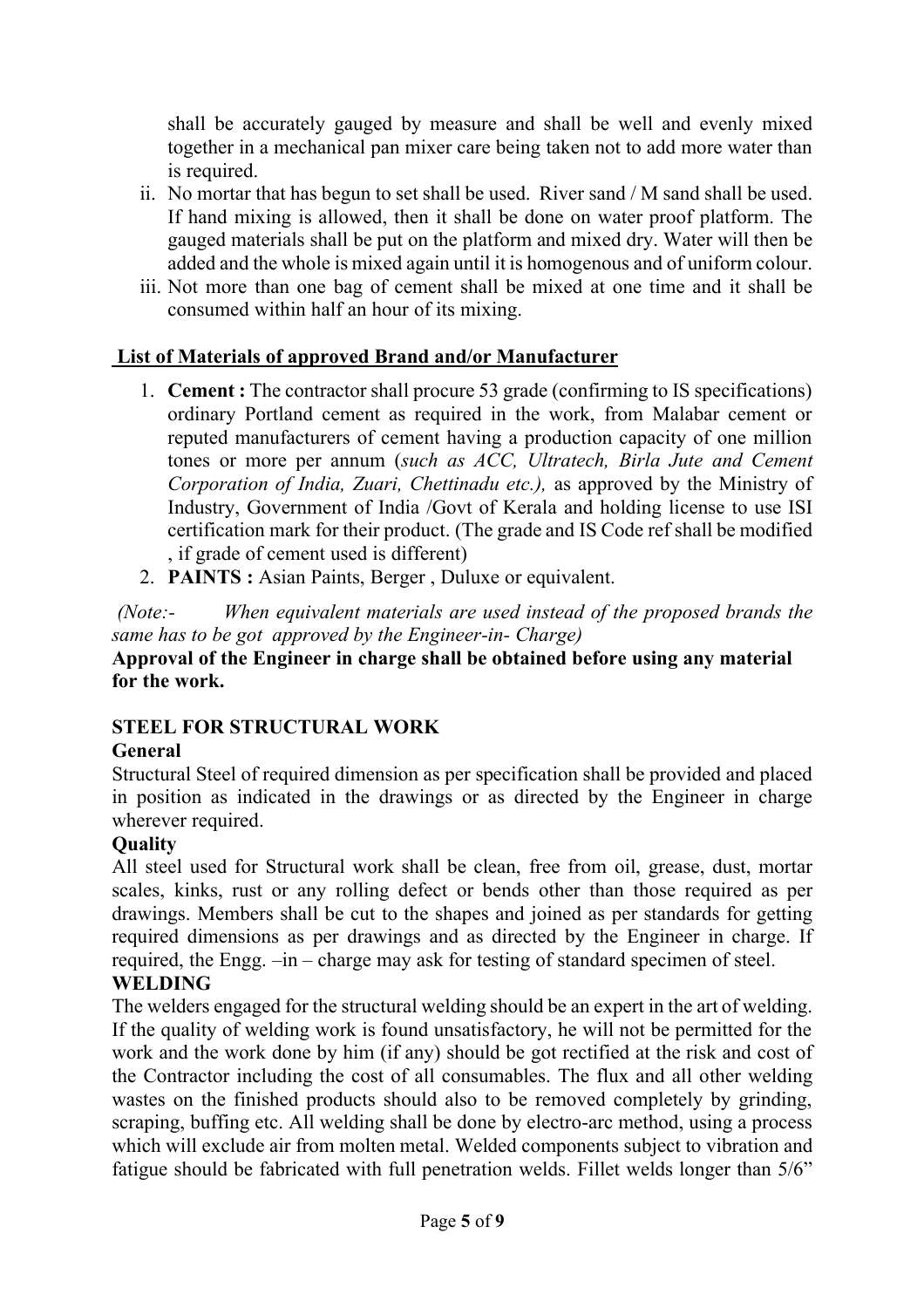applied manually, shall be made with two or more passes. All butt welds shall be full penetration weld and iron lathes thicker than 5/8" double type of joint shall be used. After every pass the welding joints should be cleared with pneumatic chipper or by grinding or by welding hammer, etc and clear the complete weld. Any blowholes seen on the welding joints should be grinded and re-welded. All deposited weld metal shall have elastic limits and ultimate tensile strength not less than those of the respective base metals welded. All welding should be done as per relevant IS standard for structural welding.

The Contractor shall prepare a shop and field welding procedure including any stress relief annealing, and pre-heat requirements and shall submit the procedure to the Engineer for approval. The procedure shall be in accordance with best modern welding practice and such as to minimize residual stresses and distortion of the finished members of the structure. Penning where required, shall be done by the use of 2 Boyer, Air Hammer, or equivalent and at a uniform air pressure of 95 to 100 P.S.I. using and elongated round-nosed tool travelling 13" Pneumatic approximately. Each pass of the weld metal, except for the first and last shall be peeled for distance of 2" on each side of the weld.

All features including necessary labour for carrying out field tests on materials shall be provided by the Contractor without any extra cost.

The Contractor should be well conversant with all aspects of structural fabrication works. Previous experience with proven record in carrying out similar works timely as per schedule, will be considered as an added advantage when finalizing the offers.

# **Placing of Structural steel members**

Before the structural steel members are placed, the surface of the members and the surfaces of any metal supports shall be cleared of all rust, scale, dirt, grease, or other foreign substances and a coat of zinc chromate primer of approved brand shall be applied.

Reinforcement bars shall be accurately placed and tied in position so that they will not be displaced during the placing of the Concrete and special care shall be exercised to prevent any disturbance of the reinforcement bars in concrete that has already been laid. Metal chairs, metal hangers, metal spacers or other material supports satisfactory to the Engineer in charge shall be furnished and used by the Contractor for supporting the reinforcement bars wherever necessary in the opinion of the Engineer in charge to prevent future damage to the concrete or unsightly rust stains on exposed concrete surface.

Alternatively instead of adopting lap joints and tying with binding wires, the rods may be welded. The type of welded joint to be used will be as determined by the Engineer in charge.

# **STEEL FOR REINFORCEMENT**

*T.M.T. (Fe -500 confirming to IS)* specifications reinforcement of required diameter shall be provided and placed in position as indicated in the drawings or as directed by the Engineer in charge wherever required.

### **Quality**

All steel used as reinforcement shall be clean, free from oil, grease, dust, mortar scales, kinks, rust or any rolling defect or bends other than those required as per drawings. Bars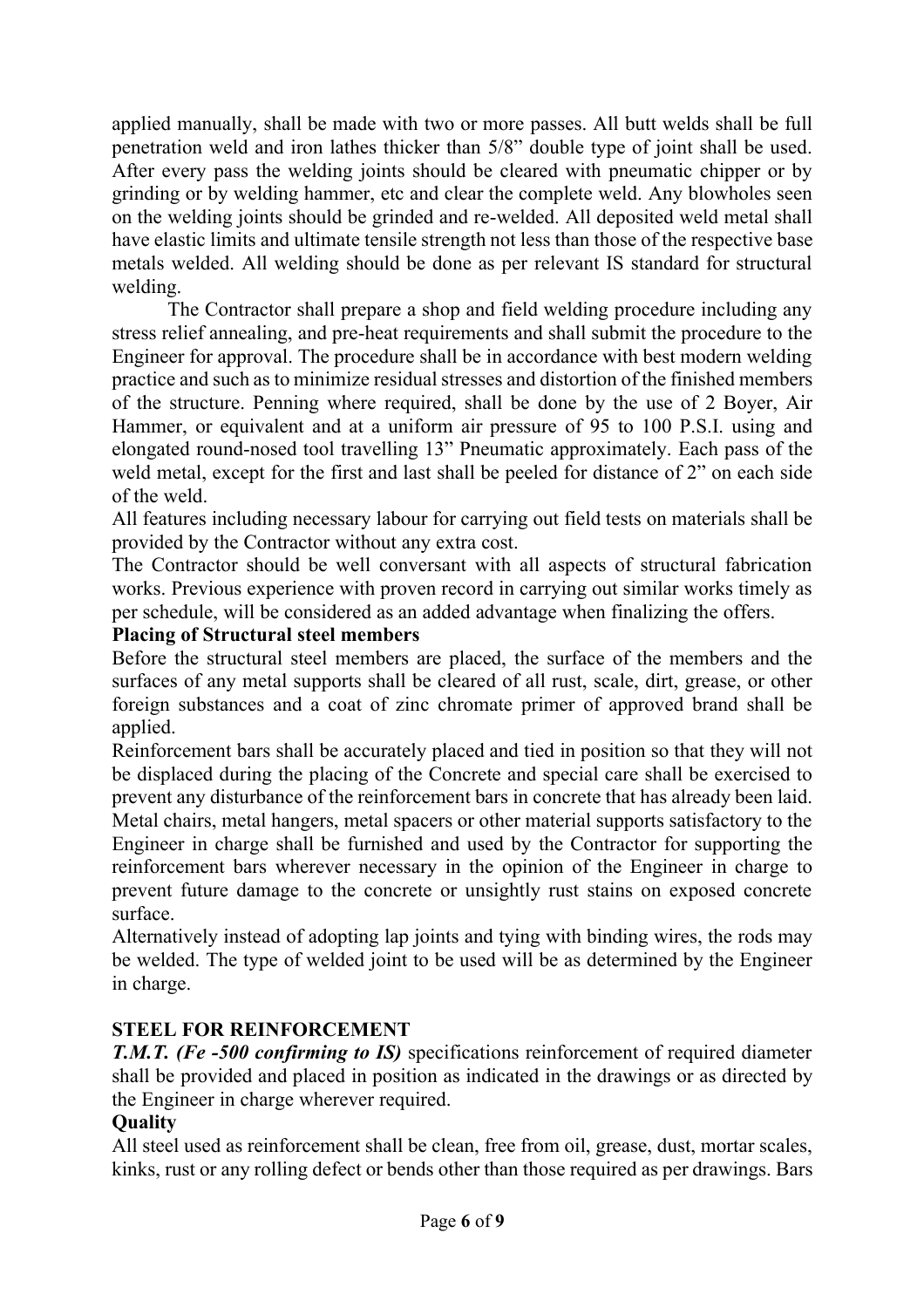shall be bend cold to the shapes and dimensions as per drawings and as directed by the Engineer in charge. If required, the Engineer in charge may ask for testing of standard specimen of steel.

Placing of Reinforcement Before the reinforcement bars are placed, the surface of the bars and the surfaces of any metal supports for reinforcement bars shall be cleared of all rust, scale, dirt, grease, or other foreign substances and after being placed the reinforcement bars shall be maintained in a clean condition until they are completely embedded in concrete.

Reinforcement bars shall be accurately placed and tied in position so that they will not be displaced during the placing of the Concrete and special care shall be exercised to prevent any disturbance of the reinforcement bars in concrete that has already been laid. Metal chairs, metal hangers, metal spacers or other material supports satisfactory to the Engineer in charge shall be furnished and used by the Contractor for supporting the reinforcement bars wherever necessary in the opinion of the Engineer in charge to prevent future damage to the concrete or unsightly rust stains on exposed concrete surface.

Alternatively instead of adopting lap joints and tying with binding wires, the rods may be welded. The type of welded joint to be used will be as determined by the Engineer in charge.

Metal reinforcement shall not be straightened or bent in a manner that will injure or weaken the material.

Bar with kinks or bends not shown on the plans shall not be used. Heating the reinforcement bars to facilitate bending will not be permitted. When, however, heating is permitted in case of large bars, the temperature of the steel shall not exceed that which is corresponding to a cherry red colour.

Wire for tying reinforcement shall be of soft annealed steel. The wire may be 16 or 18 SWG. The minimum allowable clearance between parallel round bars shall not be less than 1.5 times the diameter and square bars twice the side dimension or 1.5 times the maximum size of aggregate. Bar splices as indicated on the drawings or as directed should only be allowed. The lapped ends should be so placed as to ensure full bond on each bar. Splicing shall not be done in the region of maximum bending moment and splicing of adjacent bars shall be avoided as much as possible. Sufficient concrete cover shall be provided to protect reinforcement from corrosion as indicated in the drawings.

All protruding bars from concrete or masonry to which other bars are to be spliced and which will be exposed to action of the weather for an indefinite period shall be protected from rusting by thin coat of neat cement grout. Accurate records shall be kept at all times of the number, size, lengths and weights of bars placed in position for different parts of the work and the quantity shall be in kg or tonnes of computed weight of the bars placed. Unless otherwise shown on the drawings, the minimum thickness of concrete covering on any reinforcement material measured from the outside surface of concrete to the surface of bars shall be as per IS 456-2000.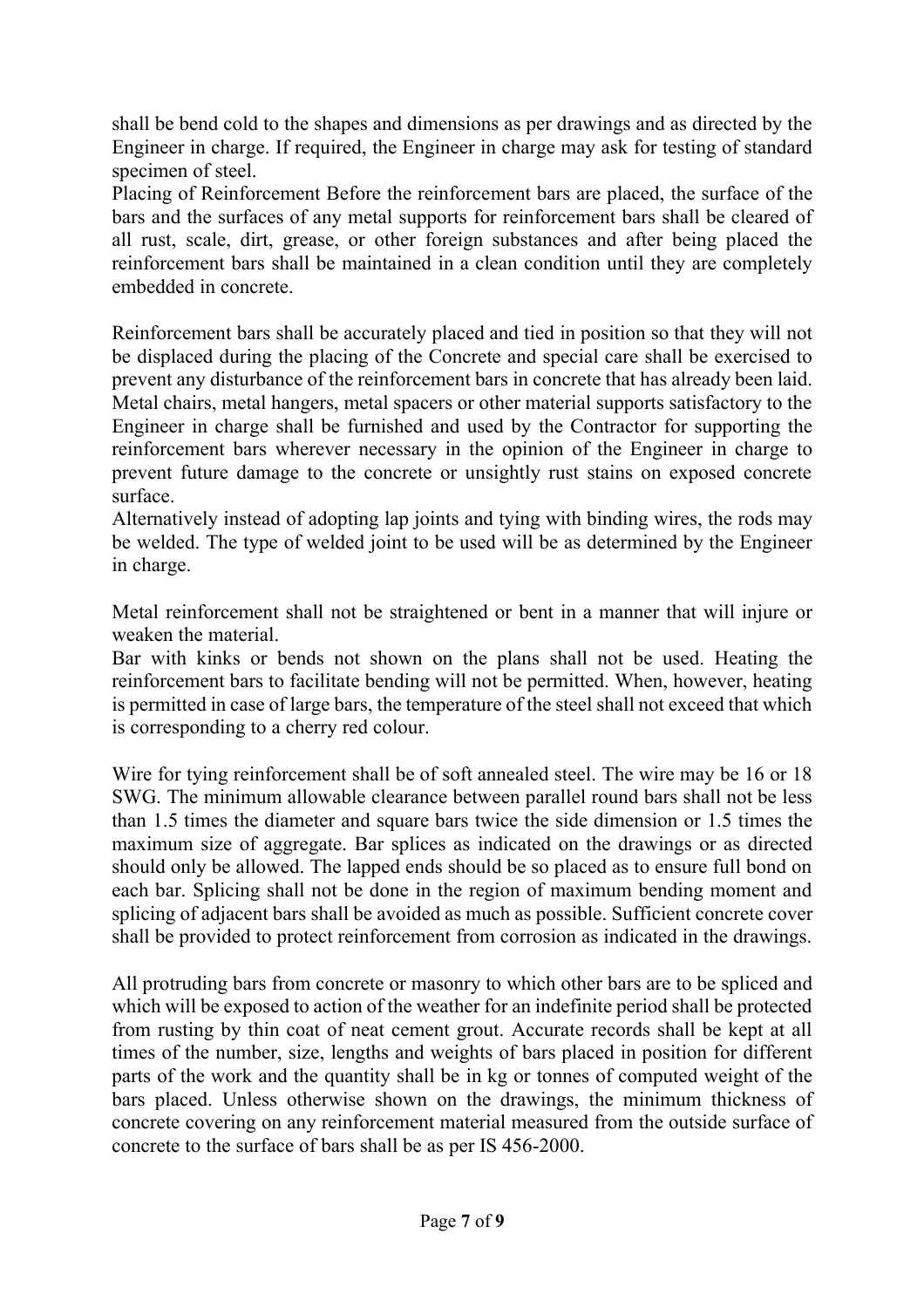# **Programme schedule**

- i. Detailed schedule of the programme of the work shall be submitted by the contractor before commencing the work.
- ii. The Contractor will be required to execute extra items of work also if found necessary during the course of execution. Extra items will include only items of work highly necessary for the proper execution and completion of the work and were not provided for in the Original Contract. Extra items of work shall be taken up only on written instructions of the Engineer-in-charge.
- iii. The rates for extra items will be worked out based on the DSR at the time of inviting the bids, irrespective of the time of execution of the extra items of work. This means the rates of labour, materials and other charges shall be same in the schedule of rates on which the tender was based. The rate once fixed for an item will not be varied during the currency of the contract. The rates for the extra items are worked out based on the schedule of rates, applicable to the original accepted schedule. This means revision or increase of labour charge, cost of materials and other charges, if any, will not be considered for calculation of rates of extra items.
- iv. The Contractor has to maintain facilities at site for first aid including adequate supply of sterilized dressings and cotton wool in a readily accessible place. The Contractor shall report all cases of accidents to the Departmental Officers and the Police, immediately after such accident occurs. He will also have to arrange medical aid necessary, any pay such as compensation as is payable according to Workmen Compensation Act at his own risk and cost. The Kerala Cricket Association reserves the right to withhold reasonable amount from the Contractor's bill towards such payment till the issue is settled. Kerala Cricket Association will not pay any such compensation or medical claim or any other type of claims on any ground.
- v. The quantity stated in this schedule is only approximate and the same can be increased or decreased as per the actual necessity at site. The contractor must execute the quantity of work actually specified by the agreement authority during the course of this work without any change in agreed rate. The tender should be quoted accordingly.
- vi. If any loss results to the Kerala Cricket Association due to the fault of bidder to pay the requisite deposit, sign contract agreement or start the work, the same will be recovered from him any way including through recovery proceedings. The Kerala Cricket Association reserves the right to recover from the contractor or bidder any amount due to the Kerala Cricket Association on this contract as well as by other transactions. .
- vii.The contract is on item rate quoting basis and bidder is required to quote rates for each and every items in the tender based on "General Conditions of Contract and Instructions to Bidders ". No claim for revision of rates agreed to will be allowed on any account during the currency of this contract or during the extended period of contract if any due to revision of departmental schedule of rates or any other reasons.
- viii. The Kerala Cricket Association will not be responsible to provide any facilities outside the site.